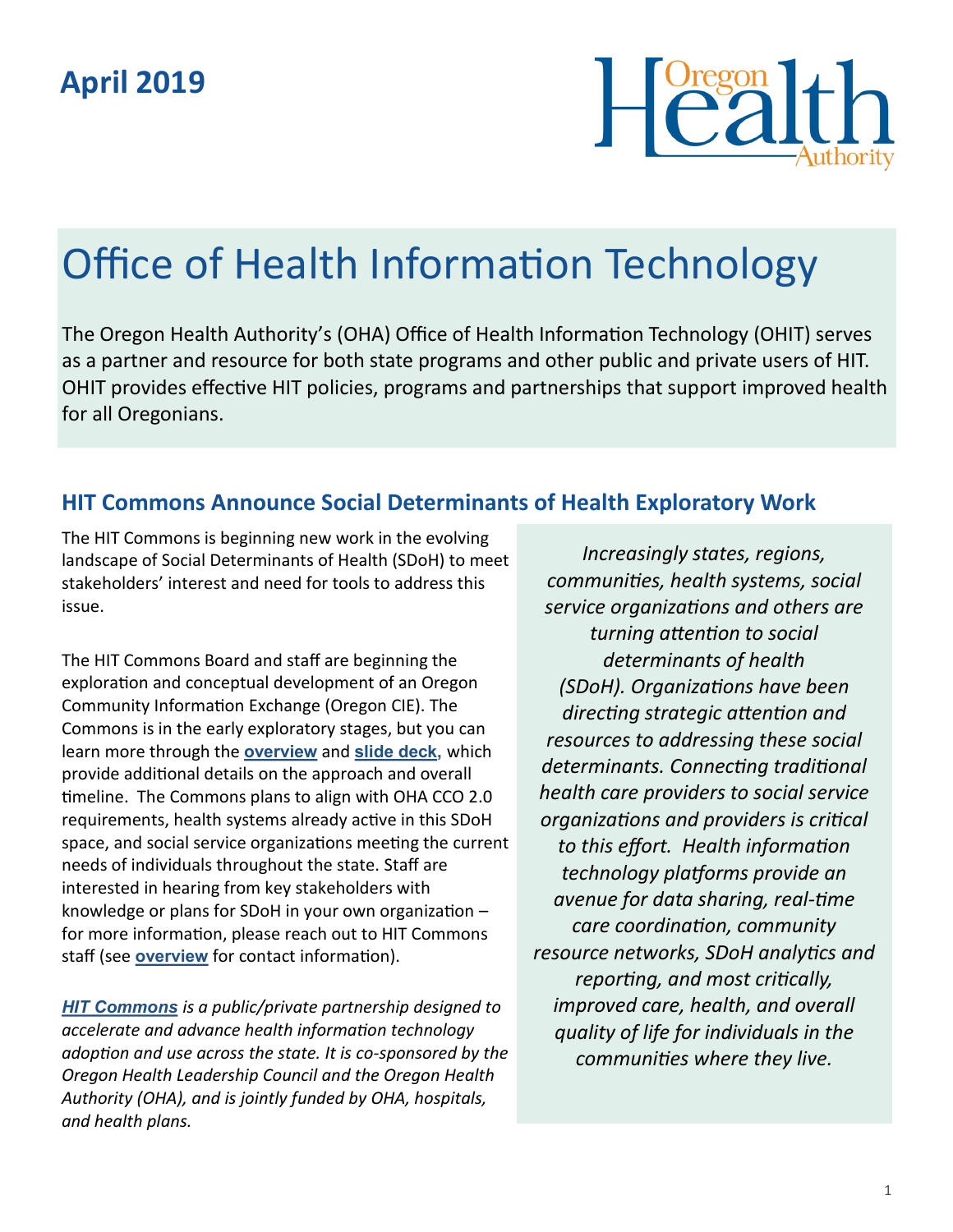## **April 2019**



## **HITOC Highlights: Annual Retreat Recap**

The Health Information Technology Oversight Council (HITOC) had an exciting annual retreat on April 4, 2019. The annual retreat is an opportunity for the Council to spend additional time with a variety of important work areas. Topics included…

#### **Data Reporting**

HITOC reviewed a draft data reporting framework that outlines progress toward Oregon's HIT goals. The framework focuses on electronic health records and electronic health information sharing/exchange, plus "at-a-glance" summaries filled in with draft data. HITOC will continue working on this data reporting effort throughout 2019.

#### **Social Determinants of Health/Health Equity**

HITOC members reflected on February's social determinants of health (SDoH) panel, heard a presentation about Kaiser's planned social service resource locator, and received an update from the HIT Commons about its work exploring a statewide role in SDoH (see article above).

#### **Path to Statewide Health Information Sharing**

HITOC members received an update from OHA about efforts toward statewide health information sharing/exchange (HIE), including outcomes from its chartered workgroup on "network of networks" definitions, and major changes in federal rules (see announcements below). HITOC decided to hold on further work while federal rules are being finalized.

**[You can find meeting materials and the recording on our website >](https://www.oregon.gov/oha/HPA/OHIT-HITOC/Pages/HITOC-Meetings.aspx)**

### **Clinical Metrics Technical Assistance Now Accepting Nominations for Round 2**

OHA has contracted with OHSU to provide technical assistance to assist clinics that participate in coordinated care organization (CCO) incentive measure reporting. This technical assistance focuses on reporting patientlevel data in the QRDA I format (QRDA is the Quality Reporting Document Architecture – a technical standard that is available in certified EHRs and used for clinical metric reporting). Round 1 clinics are currently underway with TA, and OHA is accepting nominations for Round 2 participants.

Round 2 is expected to last from May through September 2019, during which participants will receive clinicspecific gap analysis and at-the-elbow support. Clinics must be nominated by their CCO in order to participate, but clinics may request nomination by their CCO. Nomination forms can be requested from and submitted to [Oregon.CQMR@dhsoha.state.or.us.](mailto:Oregon.CQMR@dhsoha.state.or.us)

#### **[Learn more >](https://www.oregon.gov/oha/HPA/OHIT/Pages/CQMR-QRDA-I-Technical-Assistance-.aspx)**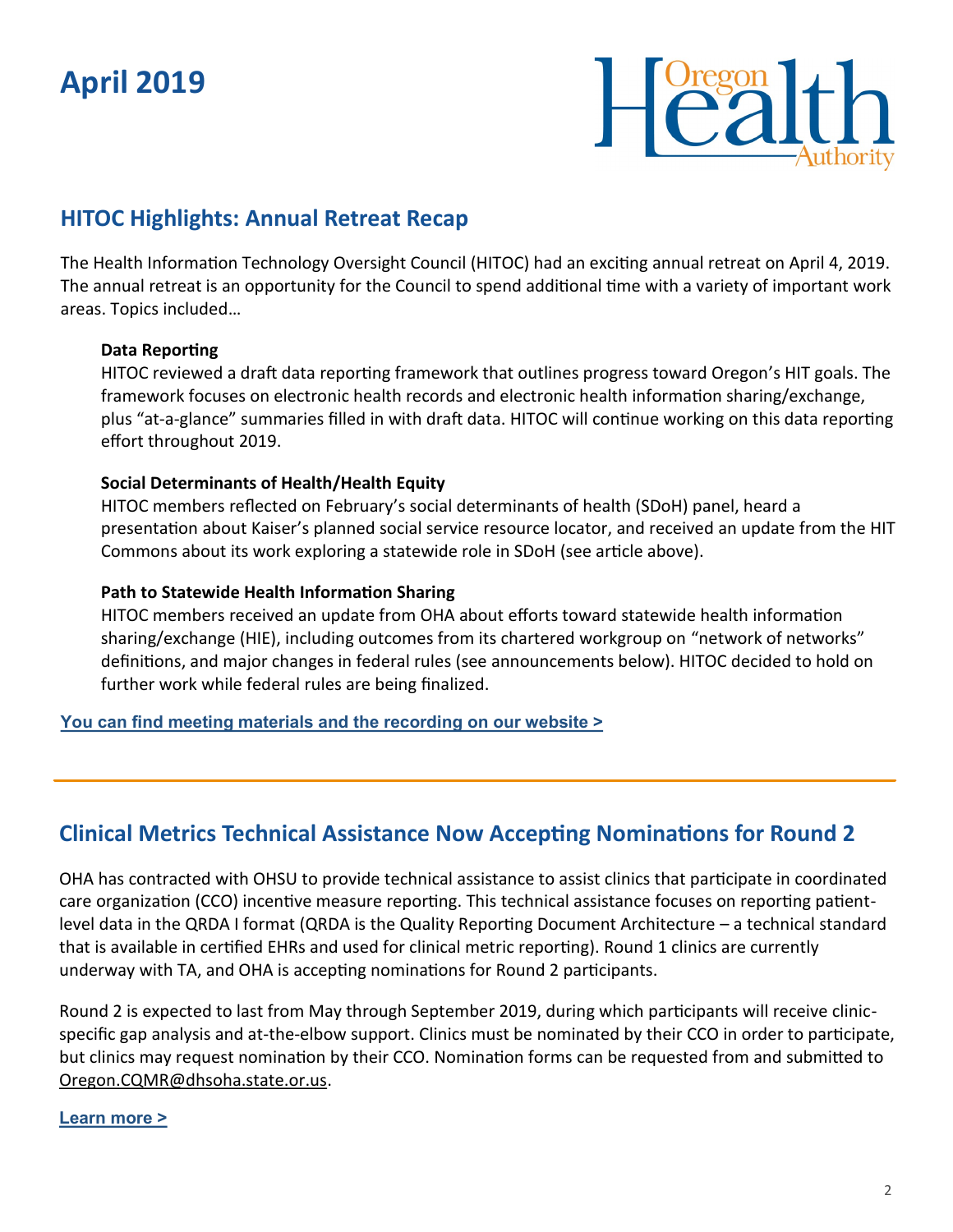

## **Opportunity for Comment: HHS Announces Updated TEFCA**

On April 19, 2019, the U.S. Department of Health and Human Services (HHS) released Draft 2 of the Trusted Exchange Framework and Common Agreement (TEFCA). The draft outlines a common set of principles, terms, and conditions to support the development of a Common Agreement that would help enable nationwide exchange of electronic health information across disparate health information networks. **The HHS is requesting public comment on the following areas – comments are due June 17, 2019**.

- **The Trusted Exchange Framework (TEF) Draft 2:** A common set of principles that are designed to facilitate trust between health information networks (HINs) and by which all HINs should abide in order to enable widespread data exchange. These principles are the foundational concepts that guide the development of the Common Agreement.
- **The Minimum Required Terms and** Conditions **(MRTCs) Draft 2:** These are the mandatory terms and conditions that Qualified Health Information Networks (QHINs) voluntarily agree to follow. The Common Agreement would include the MRTCs, as well as additional required terms and conditions developed by an industry-based Recognized Coordinating Entity (RCE).
- **The QHIN Technical Framework (QTF) Draft 1:** This document is incorporated by reference in the Common Agreement. It details the technical and functional components for exchange among QHINs.

**[Learn more and provide feedback >](https://www.healthit.gov/topic/interoperability/trusted-exchange-framework-and-common-agreement)**

### **NEW DEADLINE: Proposed Rules About Improved Interoperability**

The public comment periods for the Office of the National Coordinator for HIT (ONC) 21<sup>st</sup> Century Cures Act proposed rule and the Centers for Medicare & Medicaid Services (CMS) Interoperability and Patient Access proposed rule have been extended an additional 30 days. **The comment period for both proposed rules will now close on June 3, 2019.**

**ONC's proposed rule** promotes secure and more immediate access to health information for patients and their health care providers and new tools allowing for more choice in care and treatment. Specifically, the proposed rule calls on the health care industry to adopt standardized application programming interfaces (APIs), which will help allow individuals to securely and easily access their health information using smartphones and other mobile devices. The rule would require that patient electronic access to this electronic health information be made available at no cost. **[Learn more and provide comment >](https://www.federalregister.gov/documents/2019/03/04/2019-02200/medicare-and-medicaid-programs-patient-protection-and-affordable-care-act-interoperability-and)**